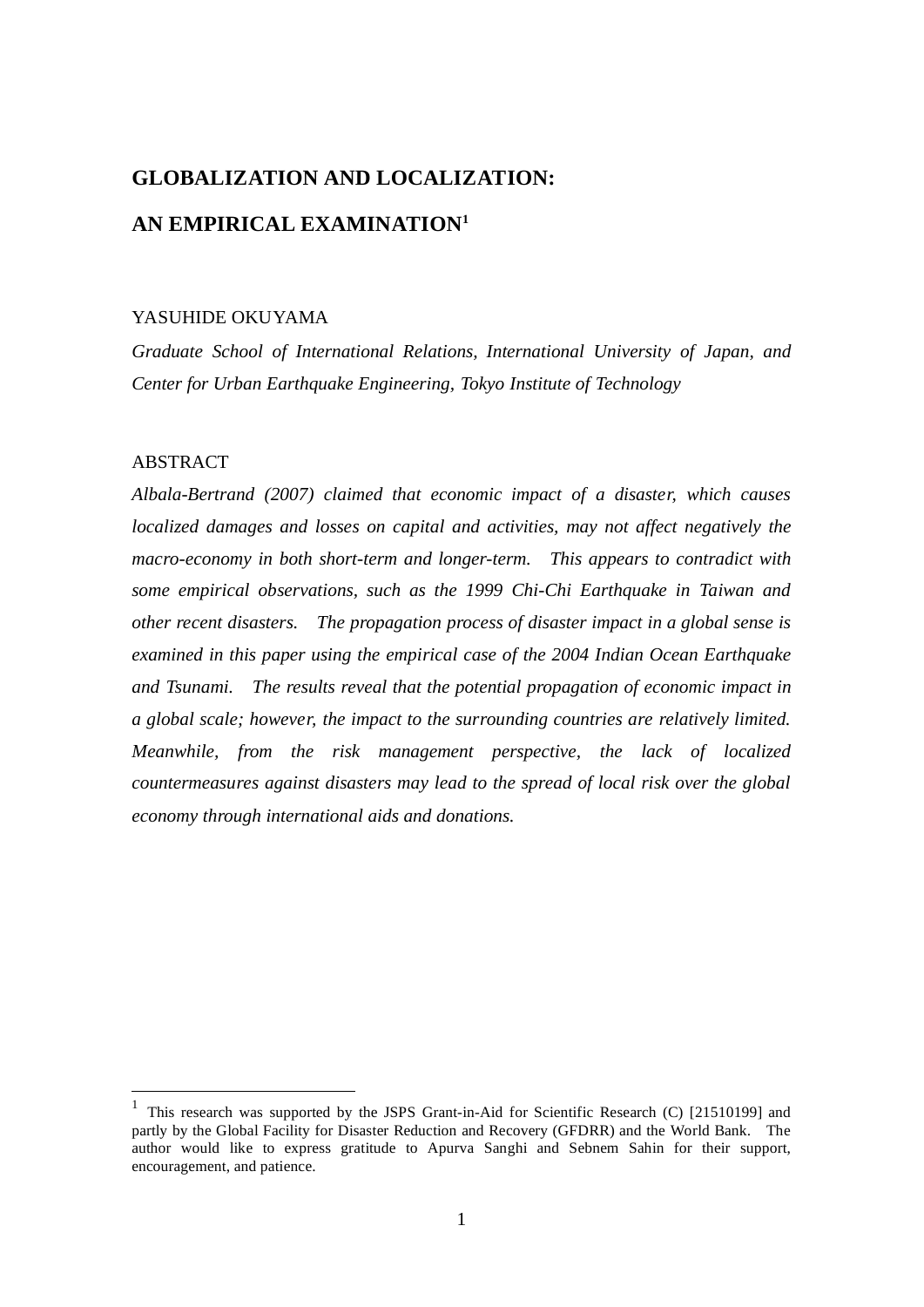#### **1. INTRODUCTION**

The damages and losses brought by disasters, such as earthquakes, floods, hurricanes and cyclones, and so on, can have significant and intense impacts on a nation's economy. However, despite the importance of assessing the economic impacts of damages and losses in the aftermath of such events, estimating impacts is challenging. The consequences associated with the event will have many other aspects including damages on demand and supply sides, for example, since the event may affect a wide range of economic activities in different ways. The difficulties with impact analysis of disasters are, therefore, 1) disentangling the consequences stemming directly and indirectly from the event, 2) deriving possibly different assessments at each spatial level—cities, region, or nation—(Hewings and Mahidhara, 1996), and 3) evaluating the reaction of households which are poorly understood (West and Lenze, 1994). Data availability for the impact assessment is another issue. West and Lenze (1994) claim that sophisticated economic impact models requiring precise numerical input have to be reconciled with imperfect measurements of the damages. They proposed a systematic way to estimate the impacts from the available data; however, "impact assessment of unscheduled events is an inexact science" (Hewings and Mahidhara, 1996; p. 216).

Albala-Bertrand (2007) claimed that economic impact of a disaster, which causes localized damages and losses on capital and activities, may not affect negatively the macro-economy in both short-term and longer-term. This appears to contradict with some empirical observations, such as the 1999 Chi-Chi Earthquake in Taiwan, which caused a hike in price of computer memory chips in the US and other countries, and the 2005 Hurricane Katrina, which led to the increase in oil price domestically and internationally. These observations indicate that while the degree of damages and losses is much severer in the areas hit by such natural hazard, the indirect impacts of the event appear to spread over to many other areas and nations. In this regard, the propagation process of disaster impact in a global sense is examined in this paper using the empirical case of the 2004 Indian Ocean Earthquake and Tsunami.

In the following section, Albala-Bertrand's Globalization and Localization: An Economic Approach (2007) is reviewed and critiqued. Section 3 defines and describes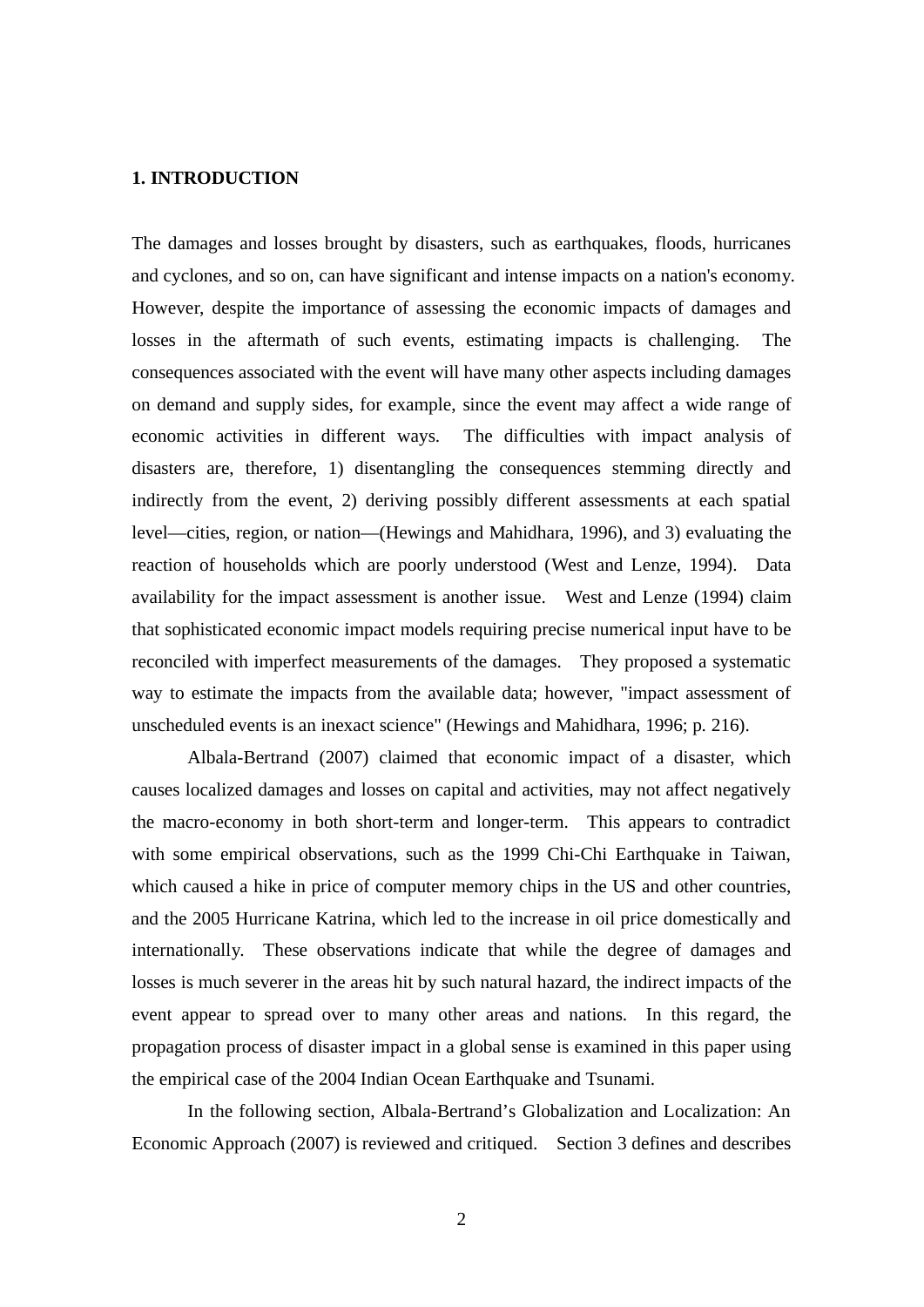terminology associated with economic impact assessment of natural disaster. Analysis of empirical case study based on the 2004 Indian Ocean Earthquake and Tsunami is carried out and discussed. The final section concludes the paper with some remarks on future directions for this line of research.

#### **2. REVIEW OF GLOBALIZATION AND LOCALIZATION**

Albala-Bertrand has been actively studying about the economic consequences of natural disasters, especially in the developing country's context. In his studies, he often claims that economic impacts of natural disasters are rather minor in a macroeconomic sense, even with a catastrophic one. For example, he claimed that the indirect effects of disaster are "more a possibility than a reality" (Albala-Bertrand, 1993, p. 104). He also argued that in a long run negative impacts from damages made by a disaster and positive impacts from recovery and reconstruction may potentially cancel out and then the estimation of the total impacts often ends up deriving insignificant values (Albala-Bertrand, 1993). While his arguments were based on some empirical evidence of the past disasters (in 1960s and 70s for his 1993 publication), and whereas his conclusions have been agreed with many empirical studies of natural disaster, with the recent progress on globalization and increased interdependency between economies, economic impact of disasters should be re-examined with the augmented complexity of society.

In his recent publication (Albala-Bertrand, 2007), Albala-Bertrand analyzed the effect of globalization on disaster impacts from an economic perspective. His main conclusions are:

- 1. disaster impacts, such as casualties and economic losses, will be economically localized, and thus are unlikely to influence negatively the macro economy, such as national economy, even in a long run;
- 2. positive features of globalization, like access to larger markets and suppliers, etc., may lead to even more localization of disaster impacts, while negative features of globalization, which are fast efficiency and productivity improvements through privatization and deregulations and lead to thinner and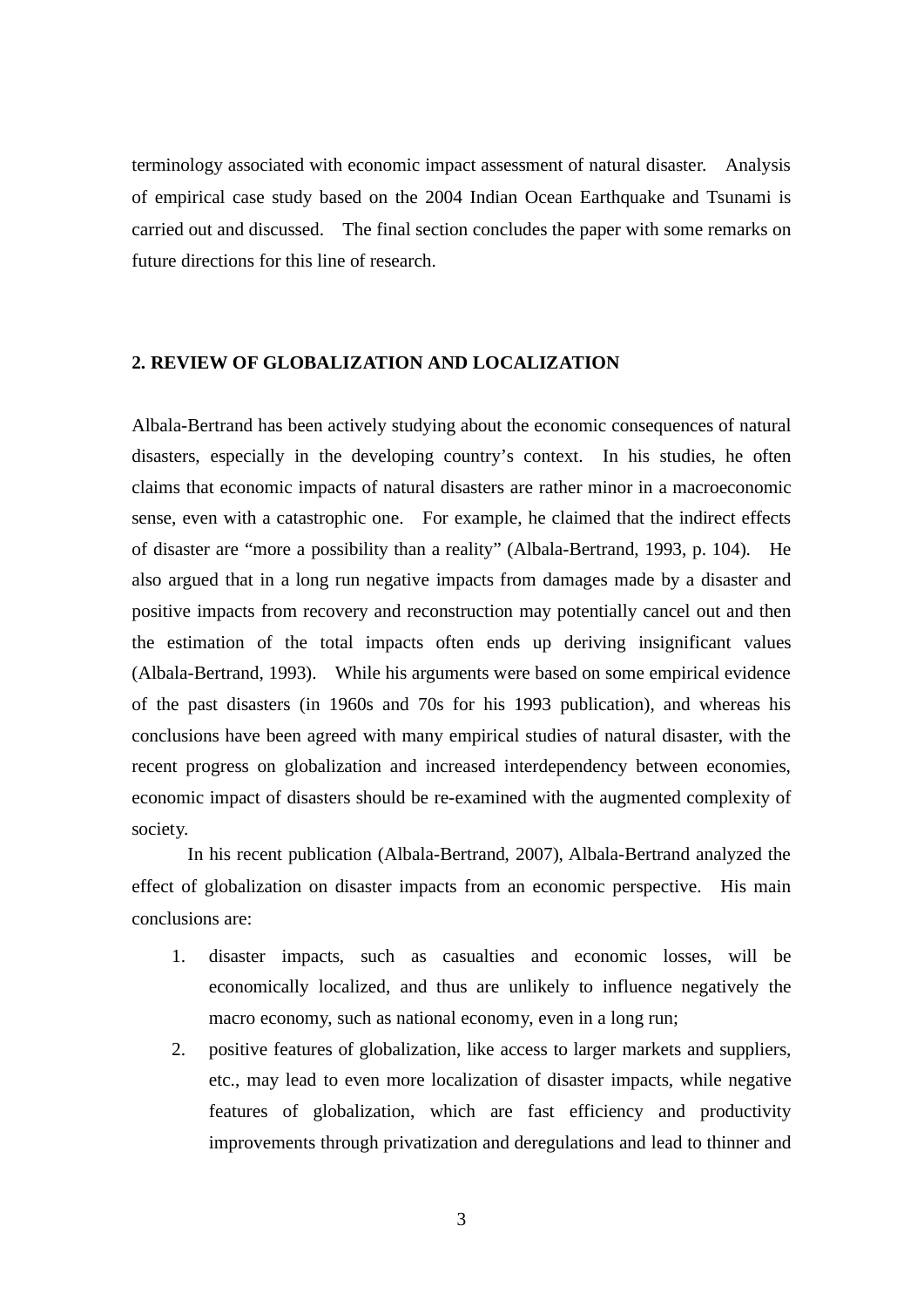weaker social fabric against emergency situations, make localized disaster impact much more condensed into the local community than before; and

3. the synchronization of business cycle caused by globalization, especially with the US economy, may regulate the financial capability for disaster response of the world, especially when the leading economies are under recession.

These conclusions reflect his argument on disaster impacts above, while he acknowledges the uncertainty of disaster consequences, shown in 2 and 3, may increase due to globalization.

In a macroeconomic or an aggregated sense, his arguments appear plausible for having not so significant total impacts. However, the total impacts are the sum of negative and positive impacts. The positive impacts are based on the expenditure for recovery and reconstruction, and it can be much smaller if an economy has well equipped and prepared against natural hazard, let alone the opportunity cost of the expenditure for other use. In addition, economic structure can affect the extent and significance of disaster impacts, since the interdependency may act as a path for propagation of negative and positive impacts from disaster and the distribution and volume of negative and positive impacts may differ over space and time. In this line, Albala-Bertrand's claim, which urges for future studies to start classifying disaster impacts over localities, is imperative. This may contradict his claim of negligible total impact of disasters in an aggregate sense, but the disaggregation of disaster impacts, showing disequilibrium between negative and positive impacts over space and time, is necessary and essential on the way to display the nominal macroeconomic impacts.

#### **3. ECONOMIC IMPACTS OF DISASTERS: CONCEPT AND DEFINITION**

In order to discuss the economic impacts of disasters, we need to clarify the terminology first, since the use of similar words has created some confusion in many disaster literatures. According to Okuyama and Chang (2004), *hazard* is the occurrence of the physical event *per se*, and *disaster* is its consequence" (p. 2). In this context, while the occurrence of hazards cannot be prevented, the extent and intensity of a disaster can be managed. Hence, the measuring the extent and intensity of economic consequences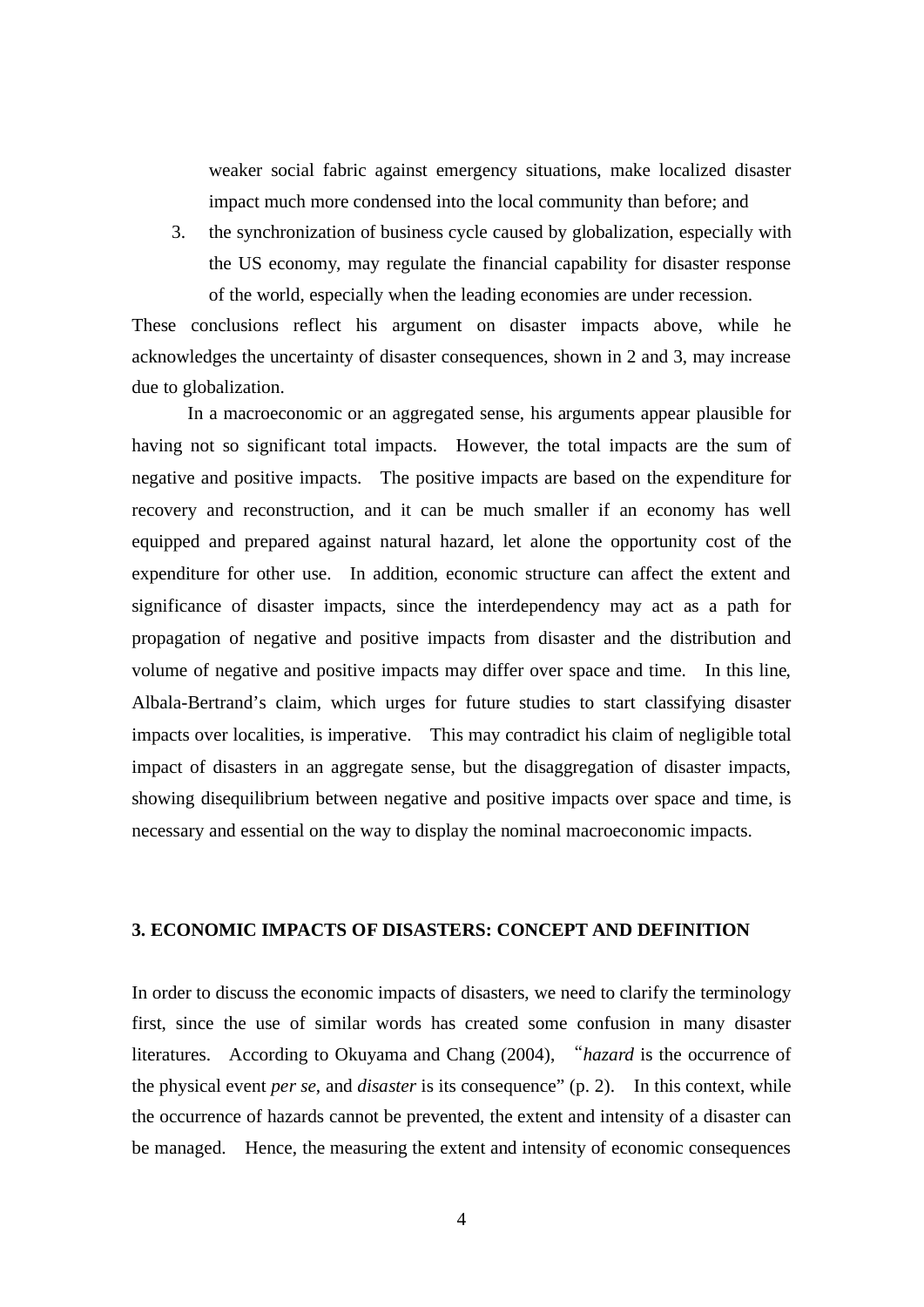(disaster) caused by a hazard is necessary to evaluate and determine the countermeasures against hazards and is central to understand how the consequences of a hazard become a disaster.

In terms of disaster economic impacts, many comparable terms, such as damages, losses, impacts, direct losses and indirect losses, have been employed interchangeably without making any distinction or definition of them, and have led to further perplexity. Oftentimes, direct loss refers to the damages on stock, such as buildings, roads, houses, etc. and indirect loss implies the loss of flow due to business disruptions caused by stock damages. And then, in many disaster literatures, the total loss is calculated by adding these direct and indirect losses. However, in economics term, stock and flow are two different things and summing these up leads to potential double counting (Rose, 2004). Also, in the above way, the distinction between flow losses caused directly by the stock loss and flow losses caused via interindustry linkage (often referred as ripple effect) cannot be made, and this distinction is vital to illustrate the extent of disaster impact.

Consequently, the clear definition of disaster impact should be made. Okuyama and Sahin (2009) proposed the following terminology for disaster economic impacts: *damages* are by economics definition the damages on stocks, which include physical and human capitals; *losses* are business interruptions, such as production and/or consumption, caused by damages and can be considered as *first-order losses*; *higher-order effects*, which take into account the system-wide impact based on first-order losses through interindustry relationships; and *total impacts* are the total of flow impacts, adding losses (first-order losses) and higher-order effects. Rose (2004) further suggested that listing both damages and losses, but not adding them together, is appropriate for showing the different aspects of economic impact. In the following sections, these terms are used for the analysis.

What we are going to estimate in this paper is the economic intensity of a natural hazard on flow, while a comprehensive assessment of a natural disaster requires to include both negative impact of a natural hazard and positive effects of recovery and reconstruction activities. More concretely, the results shown in the following section are only the negative impact of a natural hazard over a year, without any restoration, recovery, or reconstruction. This looks a very unlikely scenario, but this serves as the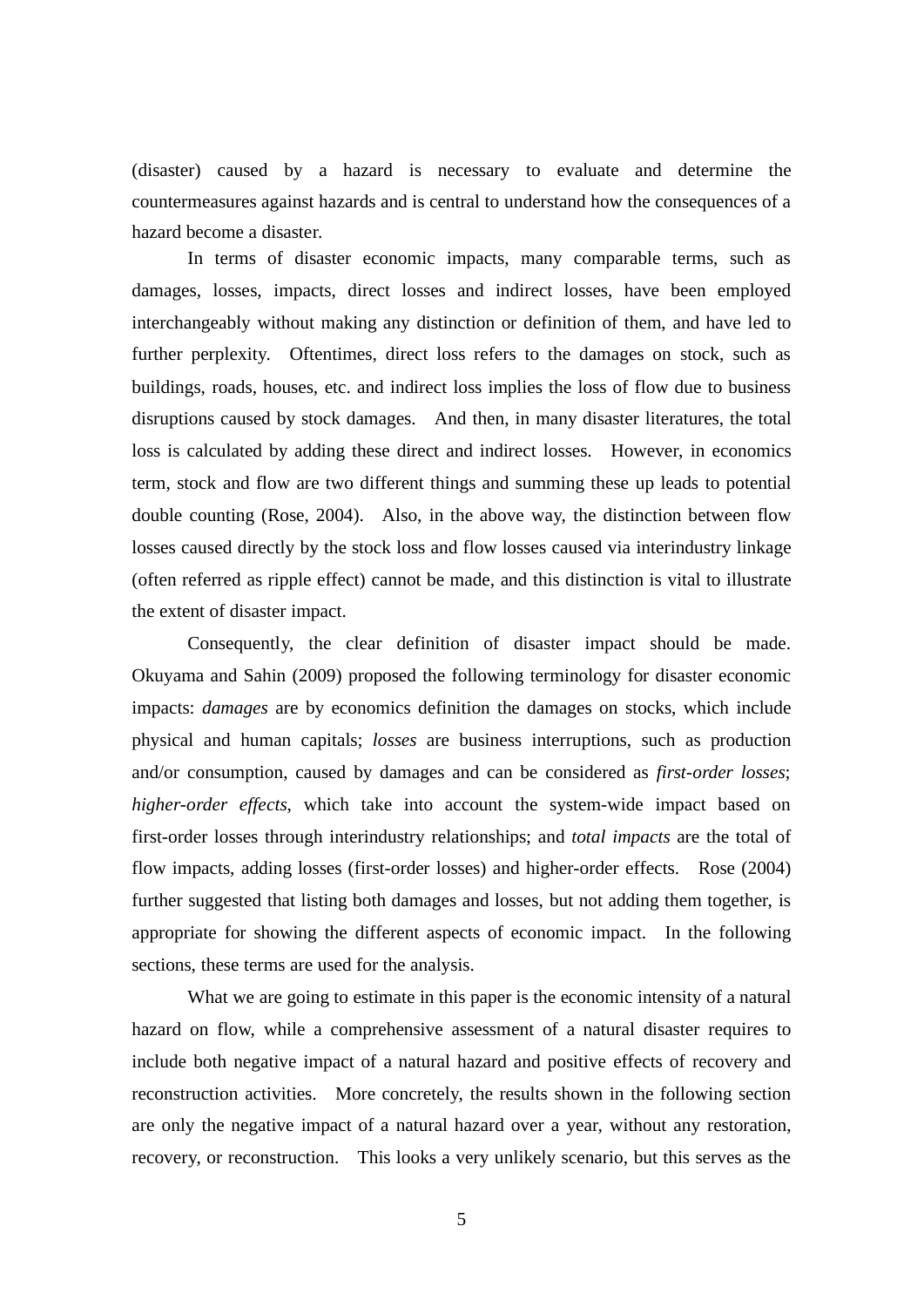worst-case scenario<sup>2</sup> (do-nothing-scenario) and also provides the extent to which recovery and reconstruction need to be done. In addition, those restoration, recovery, and reconstruction strategies will be decided based on the total impacts of a disaster and the distribution of them; thus, the estimation of negative impact only becomes a basis of decision making and is well worth doing.

# **4. EMPIRICAL EXAMINATION: 2004 INDIAN OCEAN EARTHQUAKE AND TSUNAMI**

In this section, how economic impacts of a local disaster can (or cannot) spread over internationally is examined, employing the 2004 Indian Ocean Earthquake and Tsunami as the case study. While this event was a multi-country incident, involving at least five countries (India, Indonesia, Maldives, Sri Lanka, and Thailand), the damaged areas in each country were relatively limited geographically. Thus, using Albala-Bertrand's term, this was a localized event for each country. The economic impacts of this event are evaluated using the 2000 Asian International Input-Output table for analyzing whether or not any sizable economic impacts were propagated over other countries, *i.e.* globally.

#### *4.1. 2004 Indian Ocean Earthquake and Tsunami*

 $\overline{a}$ 

The December 2004 Indian Ocean disaster was caused by an earthquake, and the earthquake generated a tsunami, carrying many million tons of water in a series of very large waves that traversed the Indian Ocean in a matter of hours. These waves hit beaches, flooding low-lying lands coastal areas. The destruction was widespread: the most seriously affected areas were Banda Aceh, Indonesia, as well as in tourism resorts in Thailand, Sri Lanka, and the Maldives. Many small and medium sized rural villages located along the beachside in the five countries were also wiped out (ADPC, 2005).

According to the preliminary assessment of damages and losses (ibid.), total of 281,900 persons died as a result of the earthquake and tsunami; 189,500 persons were

 $2<sup>2</sup>$  There would potentially be some worse scenario than this, if the recovery and reconstruction activities were misguided to create further negative influence.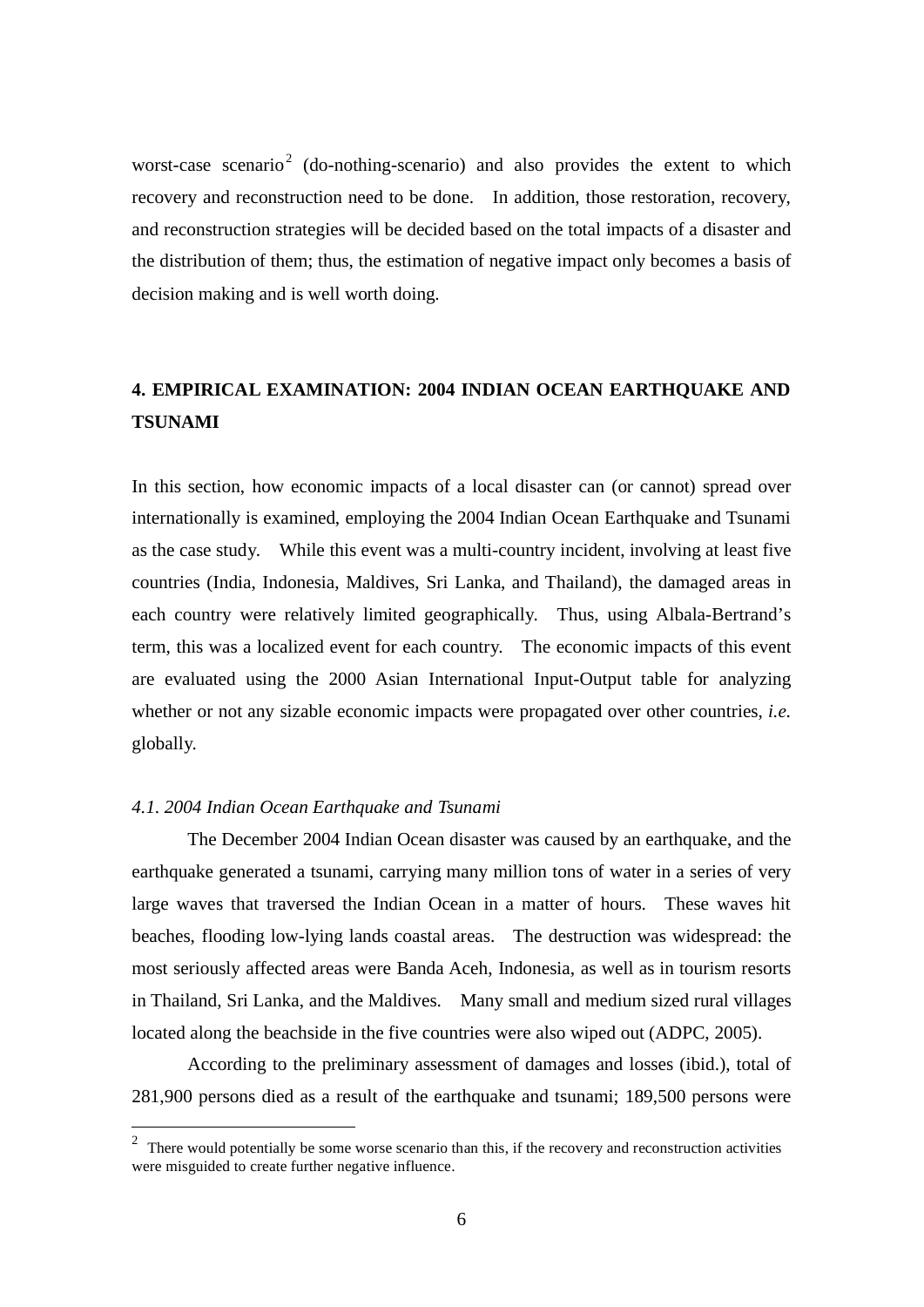injured, physically and psychologically, and required immediate or medium term treatment; and, 1.2 million persons became homeless and even a year after the tsunami many were still housed in temporary camps, a sizable fraction of which still requires shelter, food and health services. The total economic effects of this event were estimated as US\$ 5.6 billion of damages and 4.3 billion of losses over five countries—Indonesia, India, Sri Lanka, Maldives, and Thailand. In this paper, the total impacts of this event are estimated and analyzed for Indonesia and Thailand using the 2000 Asian International IO table, since other three countries (India, Maldives, and Sri Lanka) was not included in the IO table.

#### Indonesia

The total damage and loss in Indonesia were estimated as US\$ 2,664 million and 1,136 million, respectively (ibid.). The housing sector had the largest damage with 1,398 million (52% of total damage). The transport sector had the second largest damage, 409 million. The productive sector, especially agriculture and industry (manufacturing) sectors, also had some sizable damages. On the other hand, the losses were concentrated on these productive sectors, 550 million for agriculture and 280 million for industry, and together, they had about 73% of total loss.

#### Thailand

The total damages and losses in Thailand were estimated to US\$ 509 million and 1,690 million, respectively. The damages were concentrated on tourism with 376 million (74% of the total damage), resulted from the washed out resorts and hotels on the beaches. Other noticeable damages were on agriculture. The losses were also mostly on tourism with 1,470 million (87% of the total loss), and agriculture and industry had some losses around 100 million each.

#### *4.2. Methodology*

There is a wide range of methodologies used to estimate the higher-order effects thus the total impacts of disasters (further detailed discussion of methodologies for impact estimation can be found at Rose (2004), Okuyama (2007), and Greenberg *et al.* (2007)). Input-Output (IO) model has been the most widely used methodology for disaster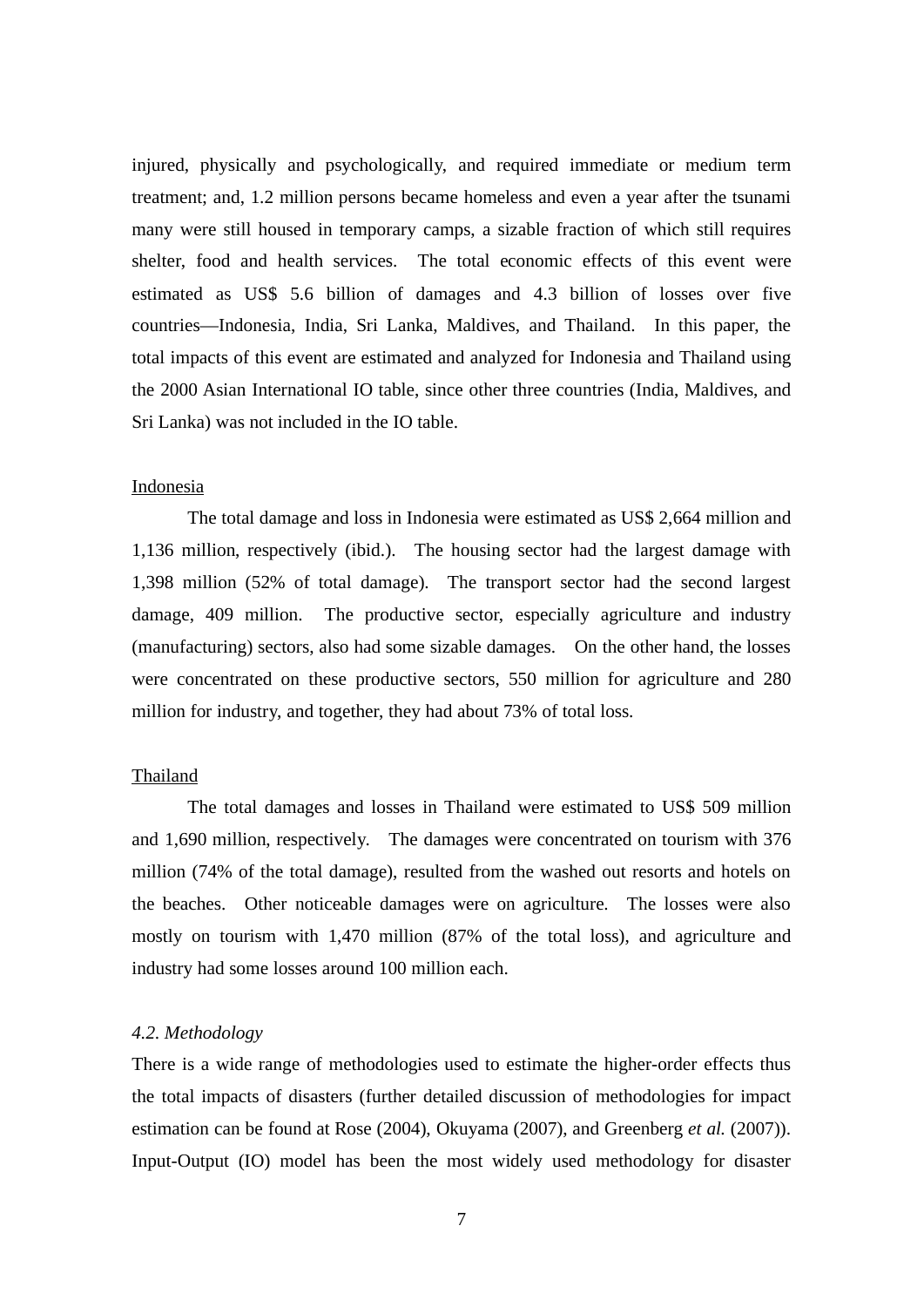impact estimate for the recent decades (for example, Cochrane, 1997; Gordon and Richardson, 1996; Rose *et al*. 1997; Okuyama *et al*., 1999; and, Hallegatte, 2008). The popularity of IO models for disaster related research is based mainly on the ability to reflect the economic interdependencies within an economy in detail for deriving higher-order effects, and partly on its simplicity. On the other hand, this simplicity of the IO model creates a set of weaknesses, including its linearity, its rigid structure with respect to input and import substitutions, a lack of explicit resource constraints, and a lack of responses to price changes (Rose, 2004).

Input-output (IO) framework was developed by Wassily Leontief in the late 1920s and early 1930s. The structure of IO mimics the double-entry style of bookkeeping scheme. For the production side, the output is determined as the sum of intermediate demand and final demand as follows:

$$
x_i = \sum_j x_{ij} + f_i \tag{1}
$$

where  $x_i$  is the output of sector *i*,  $x_{ij}$  is intermediate demand from sectors *j* to *i*, and  $f_i$  is the final demand for sector *i*. Direct input coefficient,  $a_{ii}$ , is calculated by  $a_{ij} = x_{ij}/x_j$ , and equation (1) can be transformed as follows:

$$
x_i = \sum_j a_{ij} x_j + f_i \tag{2}
$$

In the matrix notation, (2) becomes:

$$
x = Ax + f \tag{3}
$$

Solving this relationship for **x** yields:

$$
\mathbf{x} = (\mathbf{I} \cdot \mathbf{A})^1 \mathbf{f} \tag{4}
$$

 $(I - A)^{-1}$  is the Leontief inverse matrix. For the impact analysis, the impact of changes in final demand can produce the changes in output in the following manner:

$$
\Delta \mathbf{x} = (\mathbf{I} \cdot \mathbf{A})^{-1} \Delta \mathbf{f}
$$
 (5)

Miyazawa's (1976) extended input-output analysis intends to analyze the structure of income distribution by endogenizing consumption demands in the standard Leontief model. In some sense, Miyazawa's system is considered the most parsimonious in terms of the way it extends the familiar input-output formulation. Miyazawa considered the following system: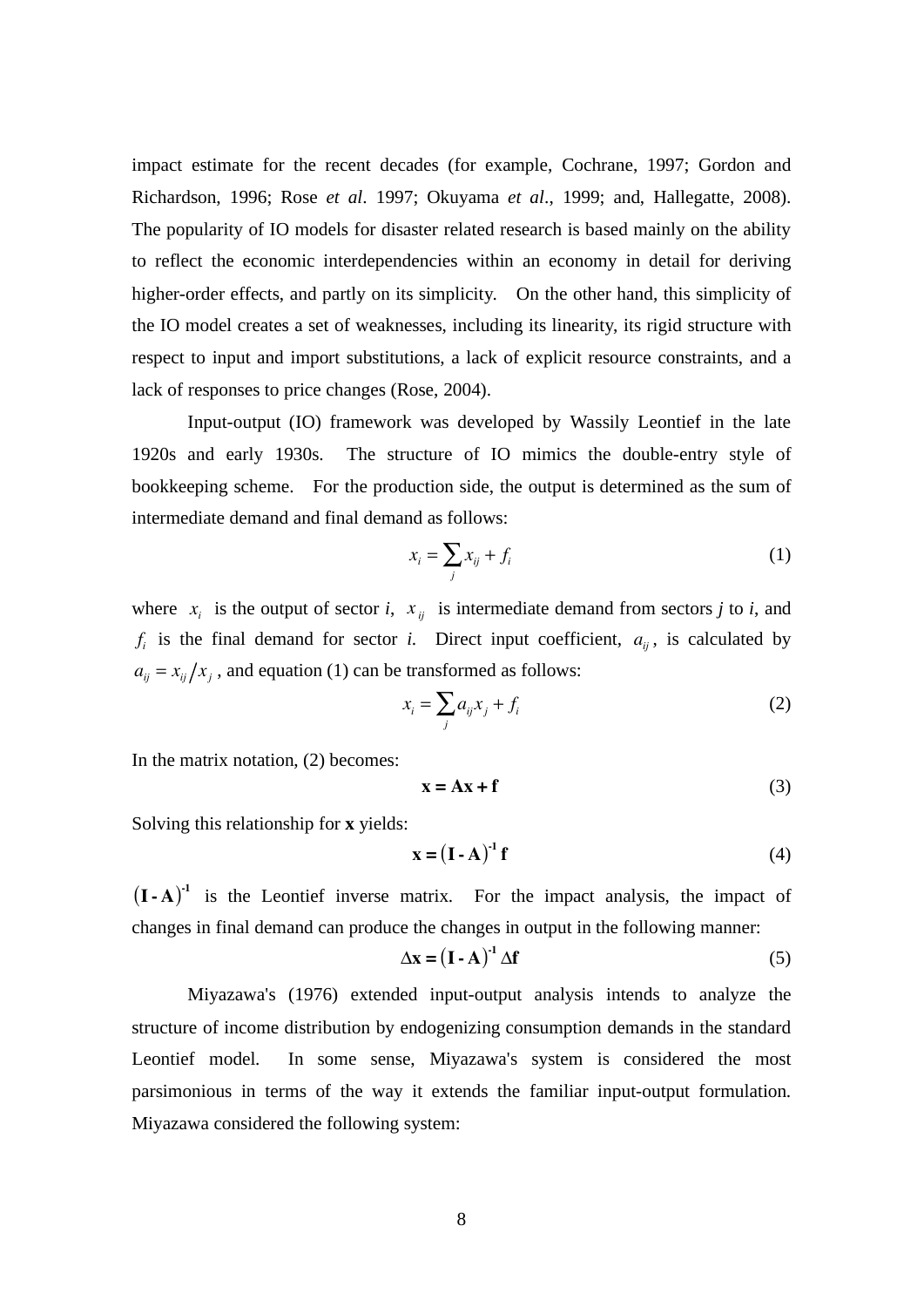$$
\left(\frac{\mathbf{x}}{\mathbf{y}}\right) = \left(\frac{\mathbf{A} \mid \mathbf{C}}{\mathbf{V} \mid \mathbf{0}}\right) \left(\frac{\mathbf{x}}{\mathbf{y}}\right) + \left(\frac{\mathbf{f}}{\mathbf{g}}\right)
$$
(6)

where **x** is a vector of output, **y** is a vector of total income for some *r*-fold division of income groups, **A** is a block matrix of direct input coefficients, **V** is a matrix of value-added ratios for *r*-fold income groups, **C** is a corresponding matrix of consumption coefficients, *f* is a vector of final demands except households consumption, and *g* is a vector of exogenous income for *r*-fold income groups. Solving this system yields:

$$
\left(\frac{\mathbf{x}}{\mathbf{y}}\right) = \left(\frac{\mathbf{B}(\mathbf{I} + \mathbf{CKVB}) \mid \mathbf{BCK}}{\mathbf{KVB}}\right) \left(\frac{\mathbf{f}}{\mathbf{g}}\right)
$$
(7)

where:

 $\mathbf{B} = (\mathbf{I} \cdot \mathbf{A})^{\text{-1}}$  is the Leontief inverse matrix; **BC** is a matrix of production induced by endogenous consumption; **VB** is a matrix of endogenous income earned from production; **L=VBC** is a matrix of expenditures from endogenous income; and  $K = (I - L)^{1}$  is a matrix of the Miyazawa interrelational income multipliers.

In this paper, the IO model used is transformed to the Miyazawa's extended IO framework for the analysis of impact on income generation.

Model used in this paper is the 2000 Asian International Input-Output Table, published by the Institute of Developing Economies (IDE), the Japan External Trade Organization (JETRO). This table includes nine countries and one region (Indonesia, Malaysia, Philippines, Singapore, Thailand, China, Taiwan, Korea, Japan, and the United States) with seven industrial sectors (agriculture, mining, manufacturing, utility, construction, trade and transport, and services). This is the only officially available data source for this type of international input-output table, while the data year, 2000, is a bit earlier than the year when the event occurred, the end of 2004, implying some of the trade relationships may have changed between these years, especially with China.

The sectors in the original model are aggregated as much as possible to fit with the data of damages and losses in order to maintain the feature of the input data. The IO model is a demand driven model so that the input to model should be the form of changes in final demand, and then changes in output will be derived. Therefore, losses (decreased output level) is converted to final demand change in each sector, using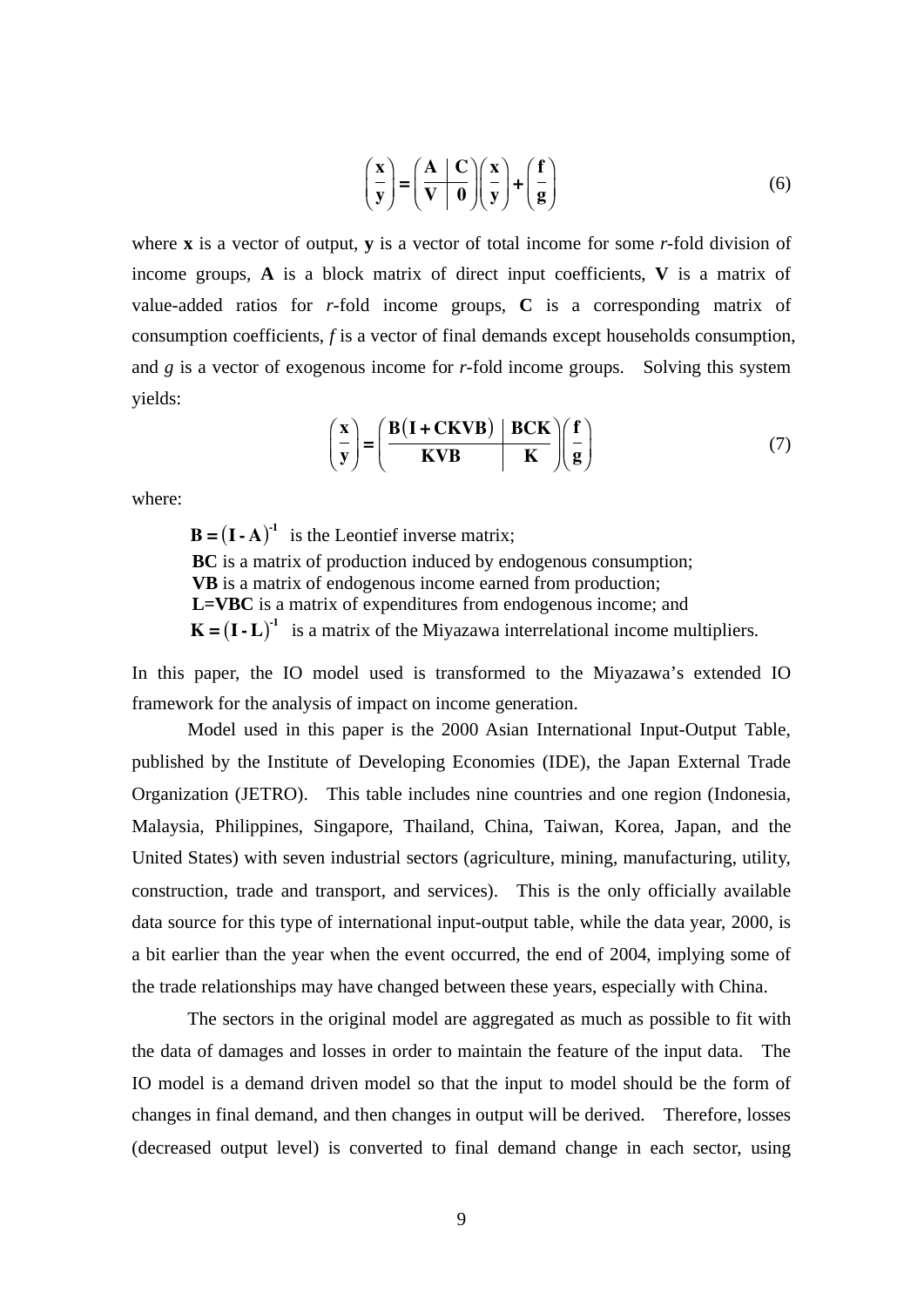Miller and Blair's (1985) method—dividing the changes in output (output loss) by the diagonal term of the Leontief inverse matrix for IO model. Then, the derived changes in final demand model are multiplied with Leontief inverse matrix to calculate impact by sector. Because of extension to the Miyazawa framework, the model can yield both the output impact (higher-order effects) and the impact on income generation (income impact) as the results.

At the end of the estimation, the impact multiplier is calculated by dividing the total output impact (not including income impact) by total converted losses (sum of total output decease and total income decrease). While this is different from the standard output multiplier in IO literature, where the changes in output are divided by the changes in final demand and usually income losses are converted to the changes in final demand, this impact multiplier aims to connect the calculated impact with the original loss data in the respective assessment report, and not to double-count between the impacts on output, which already take into account the income decrease and on income.

#### *4.3. Analysis*

The economic impacts of the 2004 Indian Ocean Earthquake and Tsunami for Indonesia and Thailand, and other Asian countries are calculated and evaluated in this subsection. Table 1 shows the input data, damages and losses, and the results, output impact and income impact in Indonesia. The derived total impacts are US\$ 2,386 million (0.93% of 2004 GDP) for output and 1,219 million for income. The most significant output impact falls on manufacturing with 814 million (with 280 million of output decrease as loss), followed by agriculture with 672 million. The sectors with large impact tend to be accompanied with large losses, while the other sectors with small or no losses, such as mining, utilities, and construction, have limited higher-order effects. This may lead to the relatively small impact multiplier of 2.10.

The derived impact for Thailand on output and income are US\$ 3,205 million (1.99% of 2004 GDP) and 1,240 million, respectively, as seen in Table 2. The total impacts fall mostly on services (including tourism industry) with 1,535 million (48% of the total output impact). Meanwhile, manufacturing has a sizable impact of 872 million (27% of the total output impact), indicating that the Thailand's domestic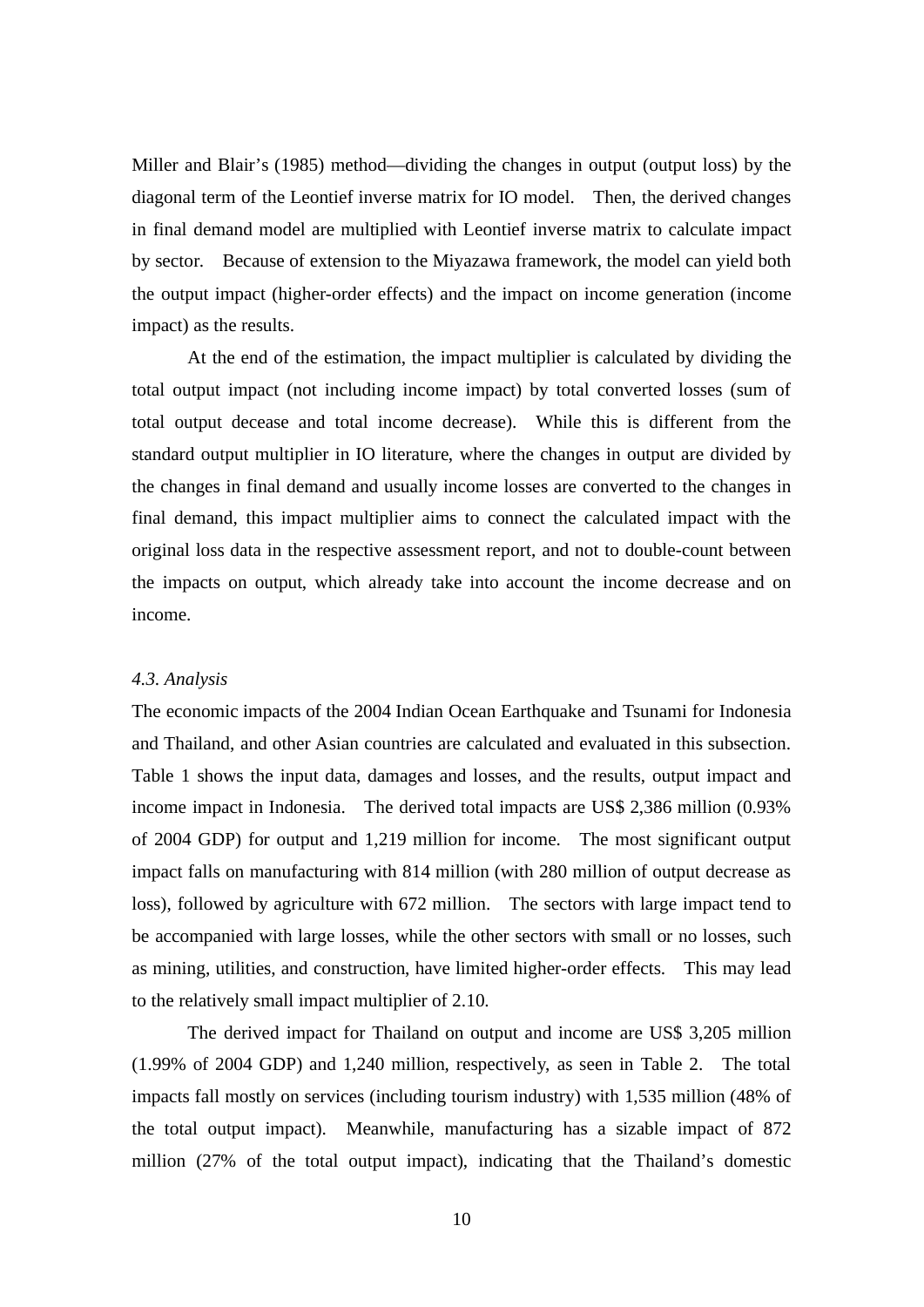industries are highly interwoven and interdependent so that the total impacts spread across the sectors. However, the calculated impact multiplier is 1.90, a relatively low value. This implies that while the tourism industry is one of the major industries in Thailand, the losses are concentrated on one industry (tourism) and thus the total impacts are somehow limited and not widely spread to the entire economy.

As seen above, the impacts of the event appear not so large within the two countries (0.93% of GDP in Indonesia and 1.99% of GDP in Thailand). With increased economic interdependency between countries through international trades, this simultaneous damages and losses in multiple neighboring countries may bring the higher-order effects to other surrounding countries, or globally. As described in the previous section, the model used for this particular event (2000 Asian International IO table) includes the above two countries and six other Asian countries and one region, and the United States so that the impacts to those countries can be estimated.

Table 3 indicates the impacts for these countries. Except those directly affected countries, Indonesia and Thailand, Japan receives the largest total impacts (thus the largest higher-order effects, since there are no first-order losses in Japan) in this system, with US\$ 428 million. The United States has the second largest total impacts of 306 million. China follows these two countries and has 156 million of the total impacts. Among the sectors, manufacturing has the most significant impact in total (2,307 million) and for each country in this system. This also is an evidence of increasing interdependence among manufacturing firms through international trades. Comparing to the total impacts in Indonesia and Thailand and to their own GDPs, these impacts in the other countries can be considered as negligible. At the same time, for the system as a whole, the aggregated total impacts become 6,761 million with the impact multiplier of 2.39, and these numbers are noticeably larger than the above two countries'. For the multi-country disaster case such as this Indian Ocean Earthquake and Tsunami, this type of international analysis is useful to capture the comprehensive picture of the impacts.

So, does this mean that this type of localized but multi-country disaster can have any global economic impact? The answer would be probably 'NO', since the higher-order effects to other surrounding countries are very small in value. As described in the previous section, the derived economic impacts do not include the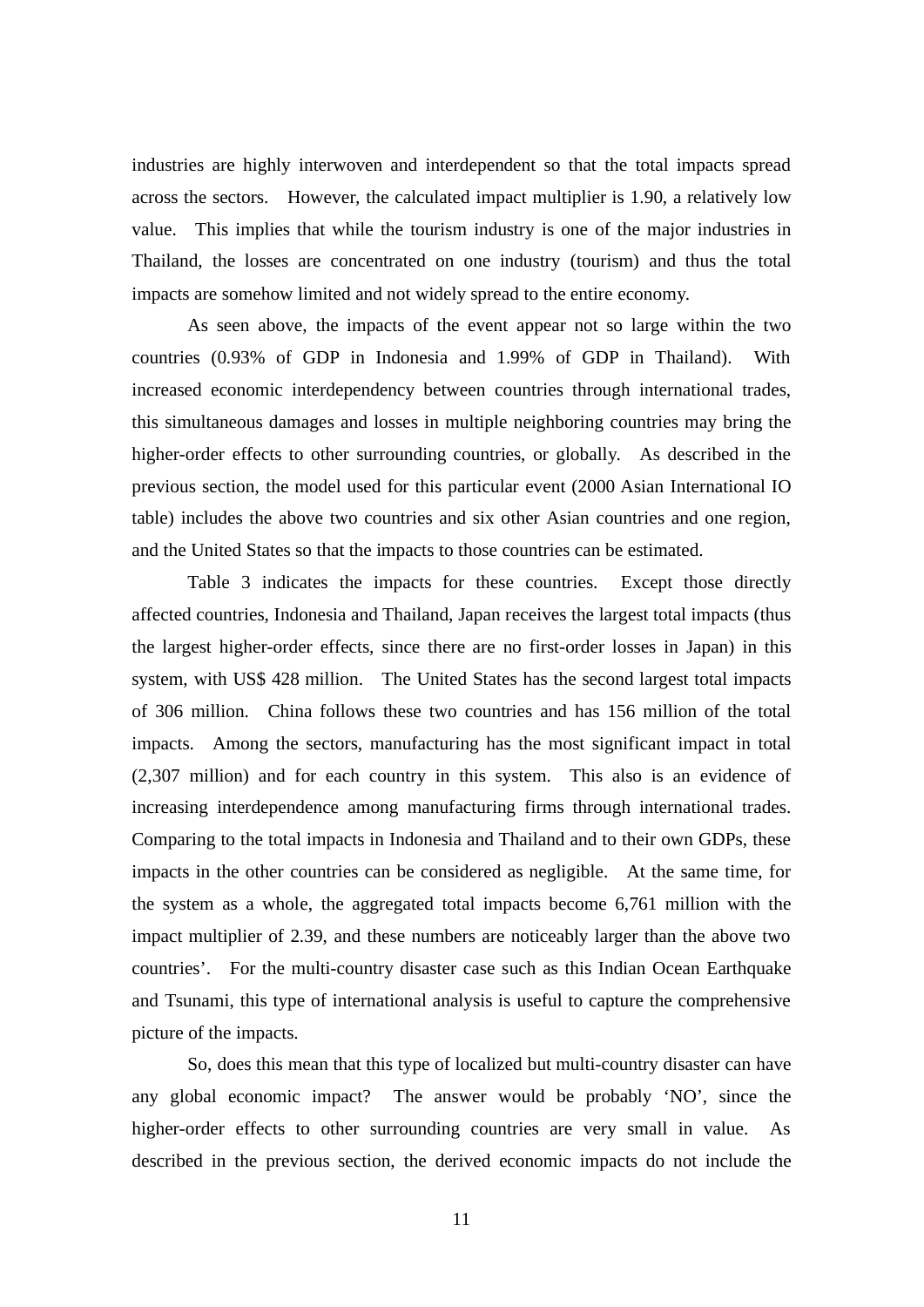positive impacts from recovery and reconstruction activities in the respective countries. If included, the economic impacts to other surrounding countries may become much smaller than the values in Table 3. In the meantime, some parts of recovery and reconstruction activities were done with the cooperation of international organizations and international aids from those surrounding and other countries. If these aids cancel out the higher-order effects in Table 3 by preventing the spread-out of higher-order effects and those countries had no impact from such additional expenditure, the positive feature of globalization worked as Albala-Bertland argued. But it may not be so simple under the current difficult situation for the global economy caused by the global financial crisis. In addition, how the negative feature of globalization, which may weaken the local economies, needs to be investigated through how the damaged localities have been recovered and reconstructed.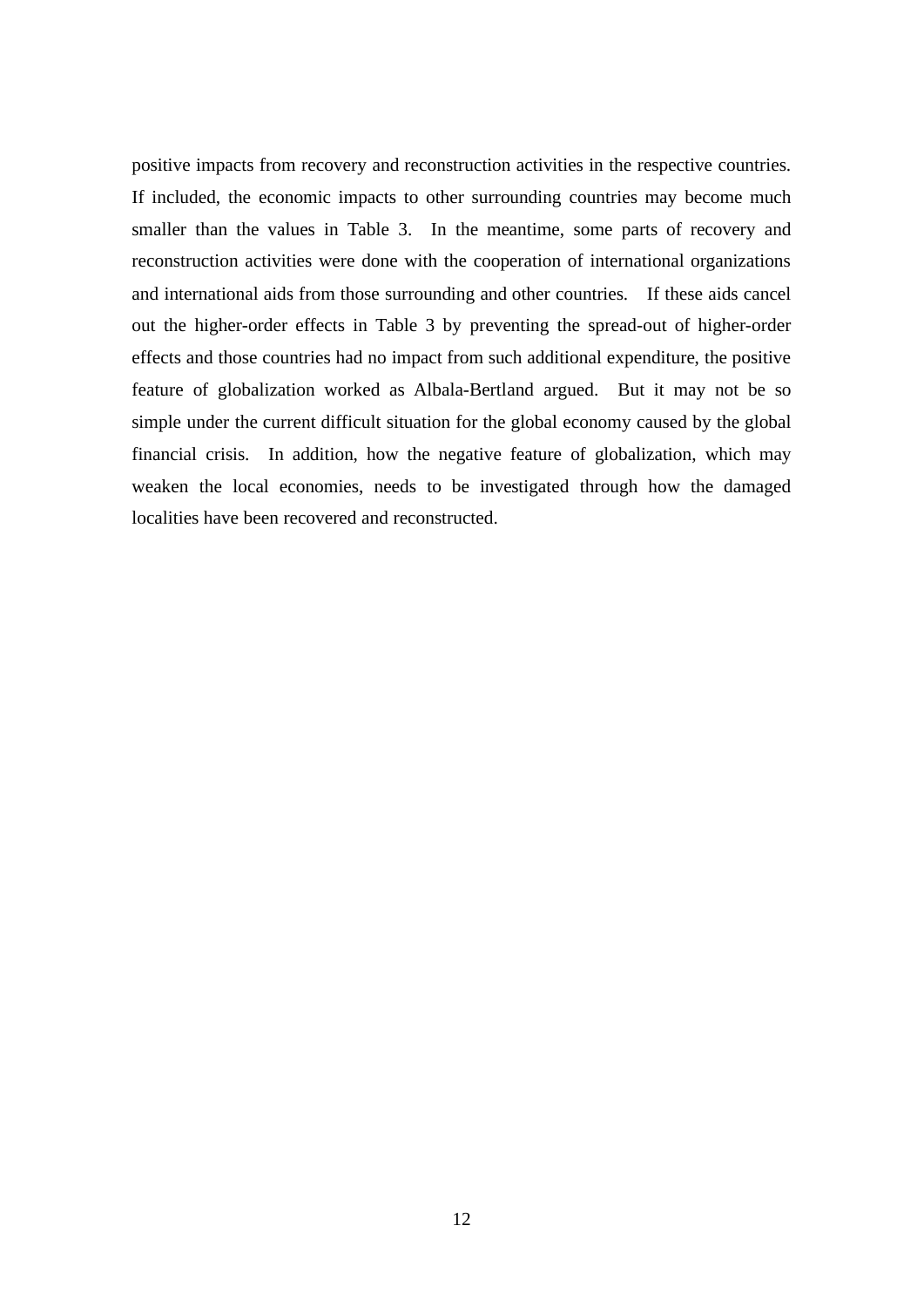# Table 1. Economic Impacts of 2004 Indian Ocean Earthquake and Tsunami:

within Indonesia (2007 US million dollars)

| Indonesia      |                         | Data    |             |                        | Converted          | Calculated         |               |               |
|----------------|-------------------------|---------|-------------|------------------------|--------------------|--------------------|---------------|---------------|
| Sector         |                         | Damages | Losses      | Sectors in<br>model    | Output<br>decrease | Demand<br>decrease | Output impact | Income impact |
| Infrastructure | Housing                 | 1,398   | 39          | Agriculture            | 550                | 410                | 672           |               |
|                | Transport               | 409     | 148         | Mining                 | 0                  | $\pmb{0}$          | 69            |               |
|                | Electricity             | 68      | $\mathbf 0$ | Manufacturing          | 280                | 158                | 814           |               |
|                | Water and<br>Sanitation | 27      | 3           | <b>Utilities</b>       | 3                  | 3                  | 30            |               |
|                | Urban and<br>Municipal  | 132     | 89          | Construction           | $\pmb{0}$          | $\pmb{0}$          | 20            |               |
|                | Water<br>Resource       |         |             | Trade and<br>Transport | 148                | 113                | 370           |               |
| Social         | Health and<br>Nutrition | 111     | 9           | Services               | 116                | 80                 | 412           |               |
|                | Education               | 166     | 18          |                        |                    |                    |               |               |
| Production     | Agriculture             | 186     | 550         |                        |                    |                    |               |               |
|                | Industry                | 167     | 280         |                        |                    |                    |               |               |
|                | Service                 |         |             | HH Income<br>decrease  | 39                 |                    |               | 1,219         |
|                | Tourism                 |         |             |                        |                    |                    |               |               |
| Total          |                         | 2,664   | 1,136       |                        | 1,136              |                    | 2,386         | 1,219         |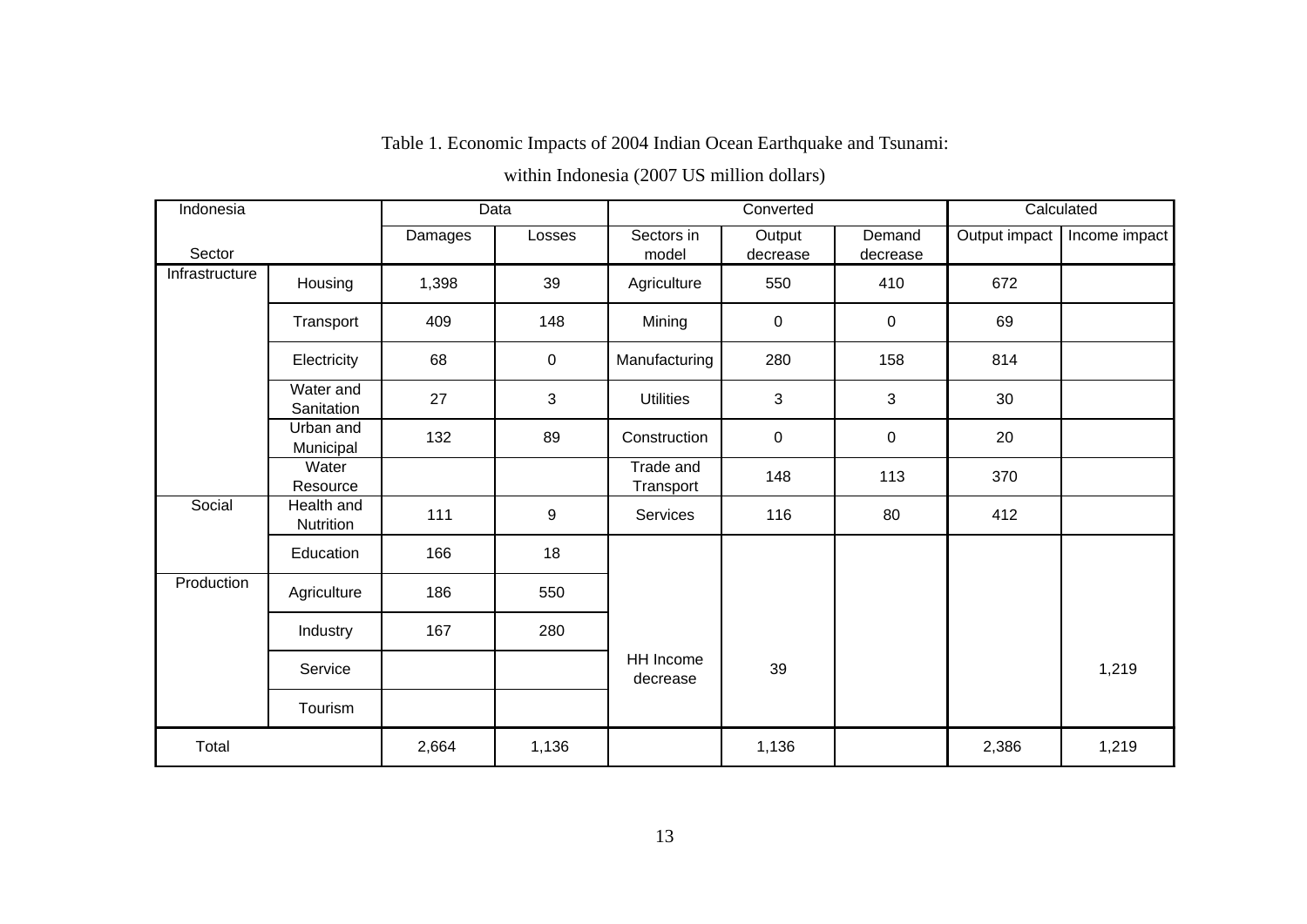# Table 2. Economic Impacts of 2004 Indian Ocean Earthquake and Tsunami:

within Thailand (2007 US million dollars)

| Thailand       |                         | Data           |             |                        | Converted          | Calculated         |               |               |
|----------------|-------------------------|----------------|-------------|------------------------|--------------------|--------------------|---------------|---------------|
| Sector         |                         | Damages        | Losses      | Sectors in<br>model    | Output<br>decrease | Demand<br>decrease | Output impact | Income impact |
| Infrastructure | Housing                 | 22             | $\mathbf 0$ | Agriculture            | 102                | 89                 | 228           |               |
|                | Transport               | $\overline{7}$ | 9           | Mining                 | $\mathbf 0$        | $\pmb{0}$          | 33            |               |
|                | Electricity             | $\overline{4}$ | 10          | Manufacturing          | 93                 | 58                 | 872           |               |
|                | Water and<br>Sanitation | 1              | 3           | <b>Utilities</b>       | 13                 |                    | 132           |               |
|                | Urban and<br>Municipal  | 15             |             | Construction           | $\pmb{0}$          | 0                  | 3             |               |
|                | Water<br>Resource       |                |             | Trade and<br>Transport | 9                  | $\overline{7}$     | 401           |               |
| Social         | Health and<br>Nutrition | 9              | 3           | Services               | 1,473              | 946                | 1,535         |               |
|                | Education               |                |             |                        |                    |                    |               |               |
| Production     | Agriculture             | 75             | 102         |                        |                    |                    |               |               |
|                | Industry                |                | 93          |                        |                    |                    |               |               |
|                | Service                 |                |             | HH Income<br>decrease  | $\pmb{0}$          |                    |               | 1,240         |
|                | Tourism                 | 376            | 1,470       |                        |                    |                    |               |               |
| Total          |                         | 509            | 1,690       |                        | 1,690              |                    | 3,205         | 1,240         |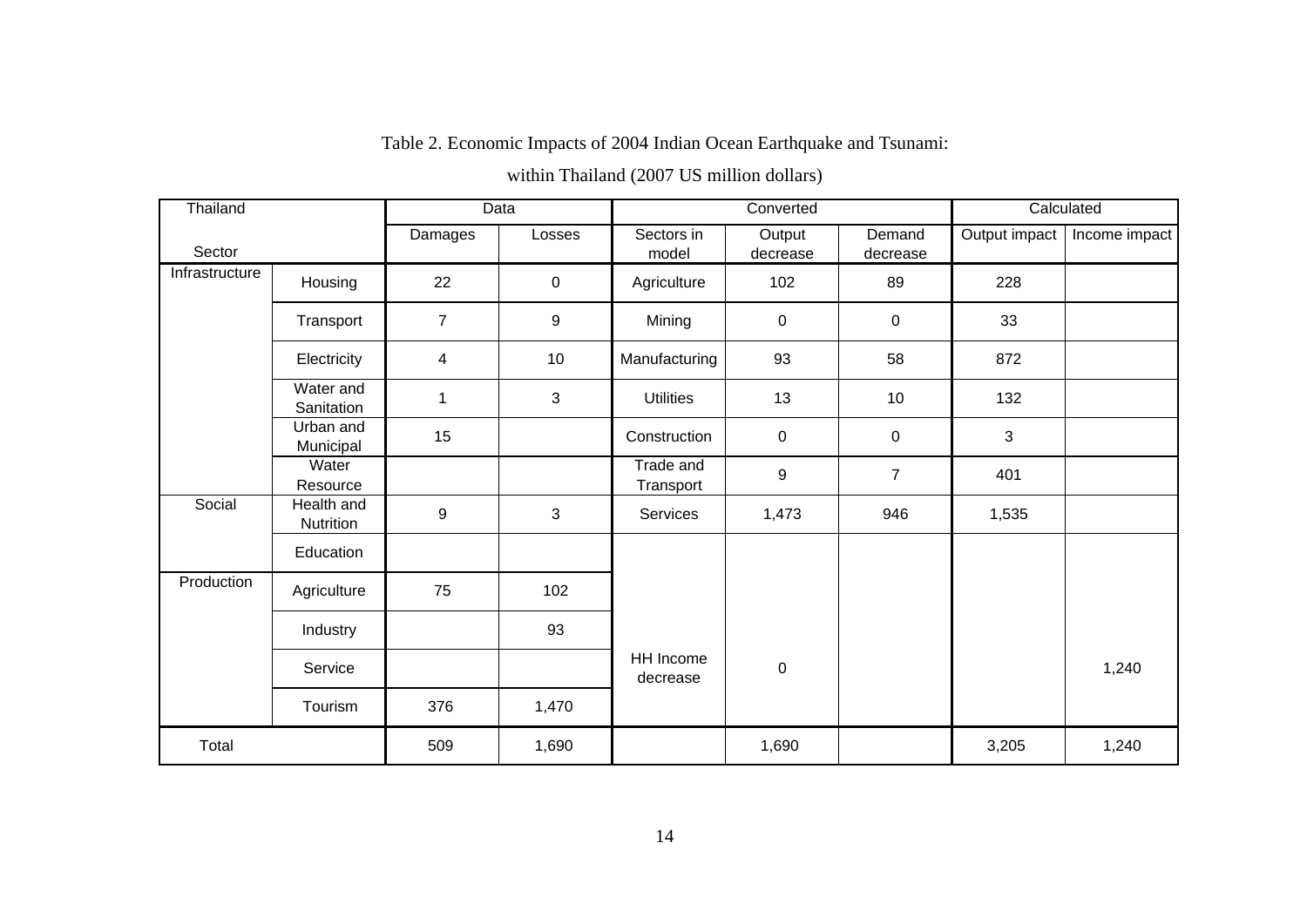|                  | Sectors in<br>model    | Indonesia | <b>Thailand</b> | Malaysia       | Philippines     | Singapore      | China          | Taiwan | Korea          | Japan                    | <b>USA</b>     | Total |
|------------------|------------------------|-----------|-----------------|----------------|-----------------|----------------|----------------|--------|----------------|--------------------------|----------------|-------|
| Output<br>Impact | Agriculture            | 672       | 228             | $\overline{2}$ |                 | $\mathbf 0$    | 19             | 2      | 3              | 8                        | 13             | 948   |
|                  | Mining                 | 69        | 33              | 5              | $\mathbf 0$     | $\mathbf 0$    | $\overline{7}$ | 0      | $\mathbf 0$    | $\overline{\phantom{a}}$ | 4              | 118   |
|                  | Manufacturing          | 814       | 872             | 36             | $\overline{7}$  | 33             | 96             | 42     | 59             | 230                      | 120            | 2,307 |
|                  | <b>Utilities</b>       | 30        | 132             |                | 1               | $\mathbf 1$    | 6              | 1      | $\overline{2}$ | 11                       | $\overline{7}$ | 192   |
|                  | Construction           | 20        | 3               | 0              | $\mathbf 0$     | $\mathbf 0$    | 1              |        | $\mathbf 0$    | 4                        | $\overline{2}$ | 30    |
|                  | Trade and<br>Transport | 370       | 401             | 5              | $\overline{2}$  | $\overline{7}$ | 14             | 9      | $\overline{7}$ | 64                       | 47             | 926   |
|                  | Services               | 412       | 1,535           | 9              | $\overline{2}$  | 9              | 14             | 15     | 19             | 110                      | 114            | 2,239 |
|                  | Total                  | 2,386     | 3,205           | 58             | 14              | 50             | 156            | 69     | 90             | 428                      | 306            | 6,761 |
| Income<br>Impact |                        | 1,219     | 1,240           | 22             | $5\overline{)}$ | 12             | 39             | 24     | 26             | 154                      | 143            | 2,885 |

Table 3. Spatial Distribution of Total Impact in 2004 Indian Ocean Earthquake and Tsunami (2007 US million dollars)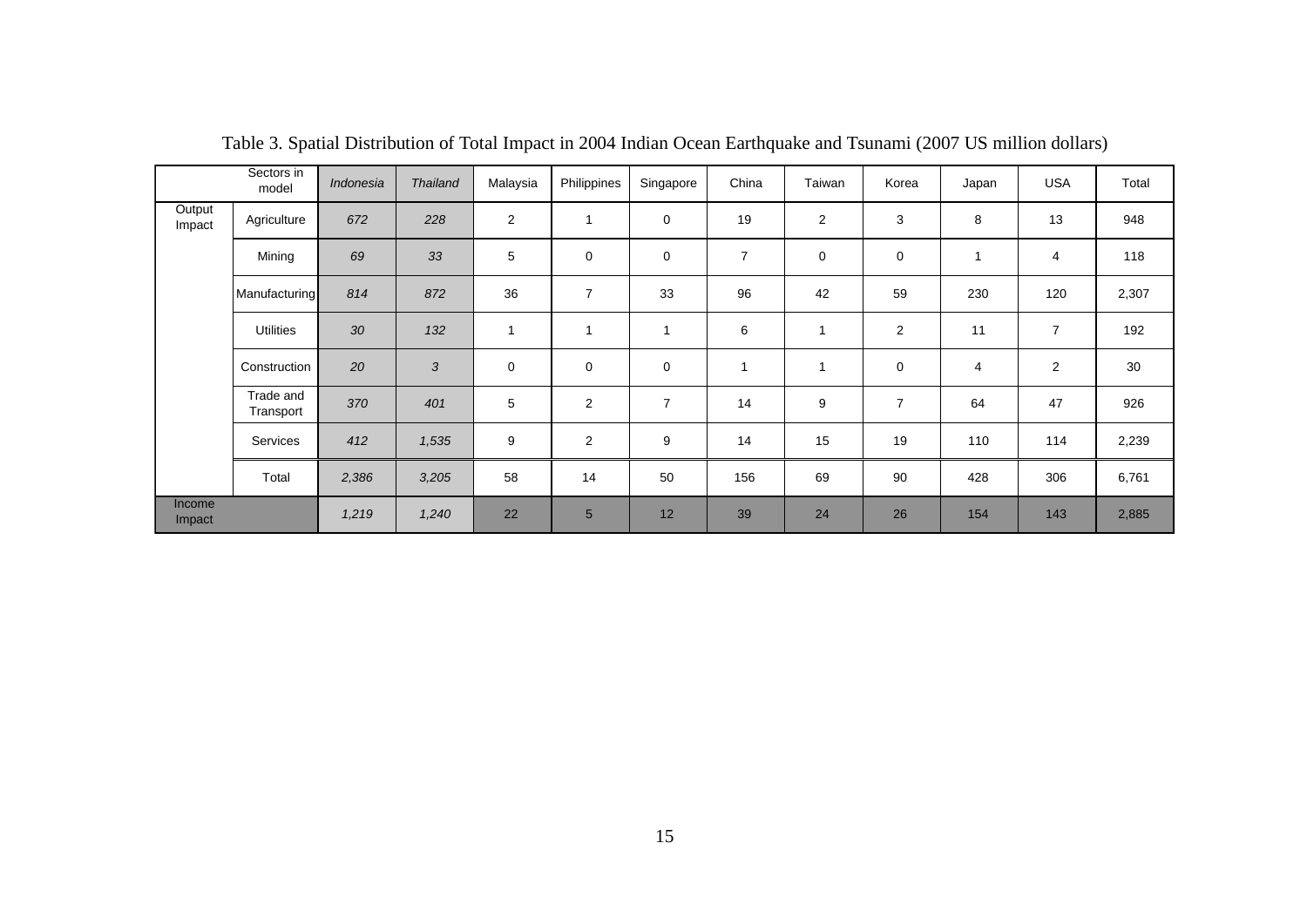### **5. SUMMARY AND CONCLUSIONS**

In this paper, the total impacts of 2004 Indian Ocean Earthquake and Tsunami were estimated using the 2000 Asian International Input-Output table. The results show that the higher-order effects and total impacts of disasters are significant and complex domestically. The spread of higher-order effects to other surrounding countries do exist, while the value per se is relatively small comparing to the localized higher-order effects and to their respective size of the economy. However, this does not mean there is no global or international ripple effect of the disaster impact; rather, if proper development and domestic policy and appropriate recovery and reconstruction strategies were not practiced, these higher-order effects would spread over globally.

Some researchers claim that the short-term impact of disasters are negligible since the positive impact of relief, recovery, and reconstruction activities starts immediately after the occurrence of hazards and the counteraction measures that a society inherently has against such a calamity would respond to reduce the higher-order effects (Albala-Bertrand, 1993 and 2007). This may be true, if the negative impact of higher-order effects and the positive impact of relief and reconstruction are added up to show the total impact; in many empirical disaster studies, the total impacts are indeed sometimes negligible, offsetting negative and positive impacts, or even positive in some cases. However, these results do not lead to the conclusion that disasters have no impact on the economy. A thorough investigation of disaster impacts requires a detailed and disaggregated analysis, which separates negative and positive impacts, and not merely adding them up, in order to assess how negative and positive impacts interact each other and affect various segments of society differently. Negative impacts of higher-order effects surely exist as seen in this paper, and their proper recognition and estimation can enable policy makers to contemplate how ex-ante loss reduction measures can be formed effectively and efficiently.

The data for damages and losses used as input for estimation in this paper are based mostly on the ECLAC methodology (UN ECLAC, 2003). While the accuracy of these data is the key for the precision of the estimated results and in this regard the data collection methodology needs to be streamlined further (Greenberg, et al., 2007), this ECLAC methodology can standardize the assessment of damages and losses of a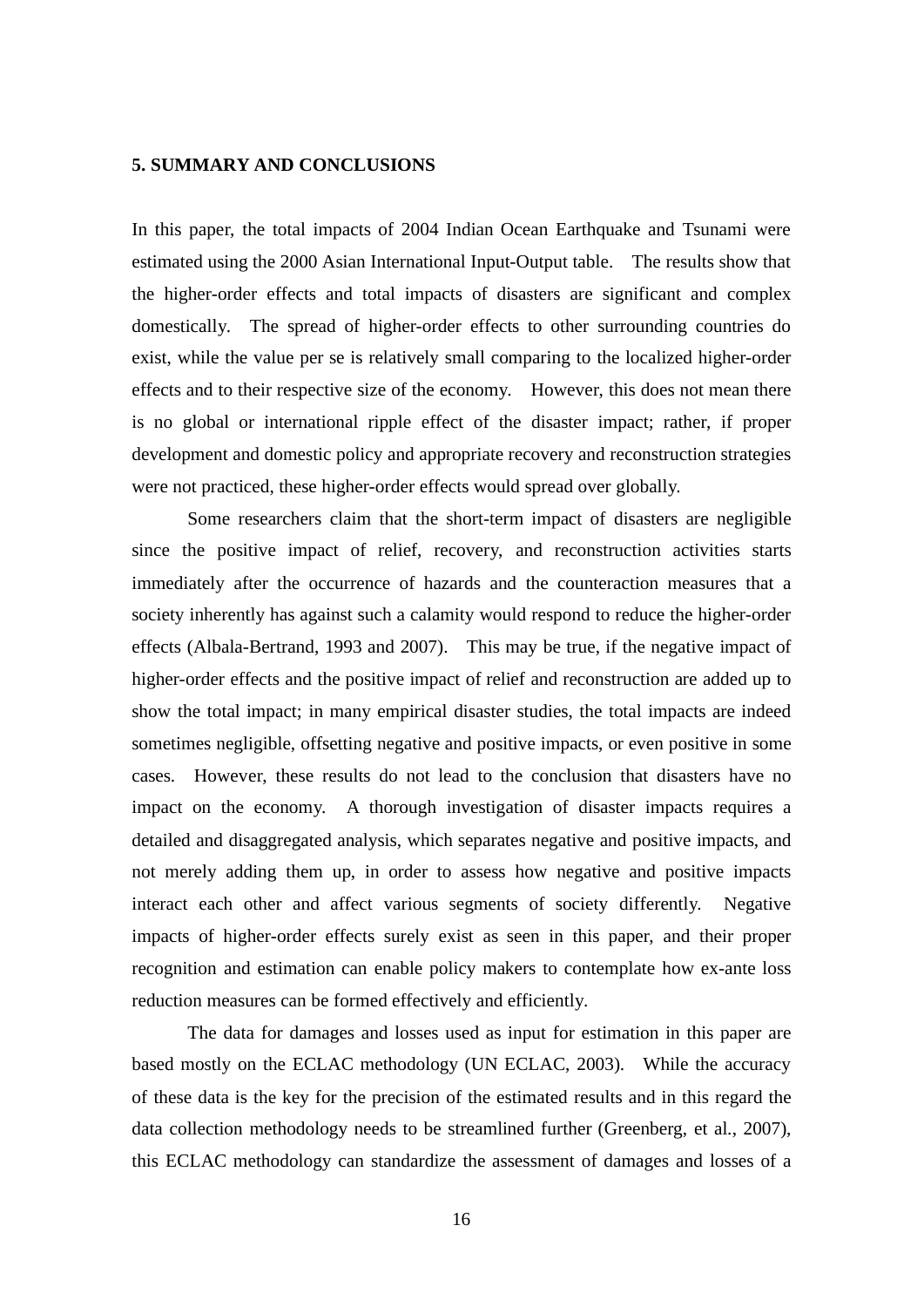disaster, and this standardization not only enables inter-disaster comparison but also encourages the discussion of mitigation, preparedness against disasters, and vulnerability analysis of economies based on the common framework. An important next step would be to make the estimation methodology of higher-order effects a part of a standardized methodology – such as the ECLAC methodology – evaluating a more accurate measure of disaster impacts.

#### **References**

- Albala-Bertrand, J.M. (1993) *The Political Economy of Large Natural Disasters: With Special Reference to Developing Countries* (Oxford, UK: Clarendon Press).
- Albala-Bertrand, J.M. (2007) "Globalization and Localization: An Economic Approach," in H. Rodriguez, E.L. Quarantelli, and R.R. Dynes ed. *Handbook of Disaster Research*, New York: Springer, 147-167.
- Asian Disaster Preparedness Center (ADPC) (2005) *Regional Analysis of Socio-Economic Impacts of the December 2004 Earthquake and Indian Ocean Tsunami*, Bangkok, Thailand.
- Cochrane, H.C. (1997) Forecasting the economic impact of a Midwest earthquake, in: B.G. Jones (Ed.) *Economic Consequences of Earthquakes: Preparing for the Unexpected*, pp. 223-247 (Buffalo, NY: National Center for Earthquake Engineering Research).
- Gordon, P. and Richardson, H.W. (1996) The business interruption effects of the Northridge earthquake (Lusk Center Research Institute, University of Southern California, Los Angeles, CA).
- Greenberg, M.R., Lahr, M., and Mantell, N. (2007) Understanding the economic costs and benefits of catastrophes and their aftermath: A review and suggestions for the U.S. federal government, *Risk Analysis*, 27 (1), pp. 83-96.
- Hallegatte, S. (2008) An adaptive regional input-output model and its application to the assessment of the economic cost of Katrina, *Risk Analysis*, 28 (3), pp. 779-799.
- Hewings, G.J.D. and Mahidhara, R. (1996) Economic impacts: Lost income, ripple effects, and recovery, in S.A. Changnon ed. *The Great Flood of 1993: Causes, Impacts, and Responses*, Boulder, Colorado: Westview Press.
- Miller, R.E. and Blair, P.D. (1985) *Input-Output Analysis: Foundations and Extensions*, Englewood Cliffs, N.J: Prentice-Hall.
- Miyazawa, K. (1976) *Input-output Analysis and the Structure of Income Distribution*, New York, NY; Springer-Verlag.